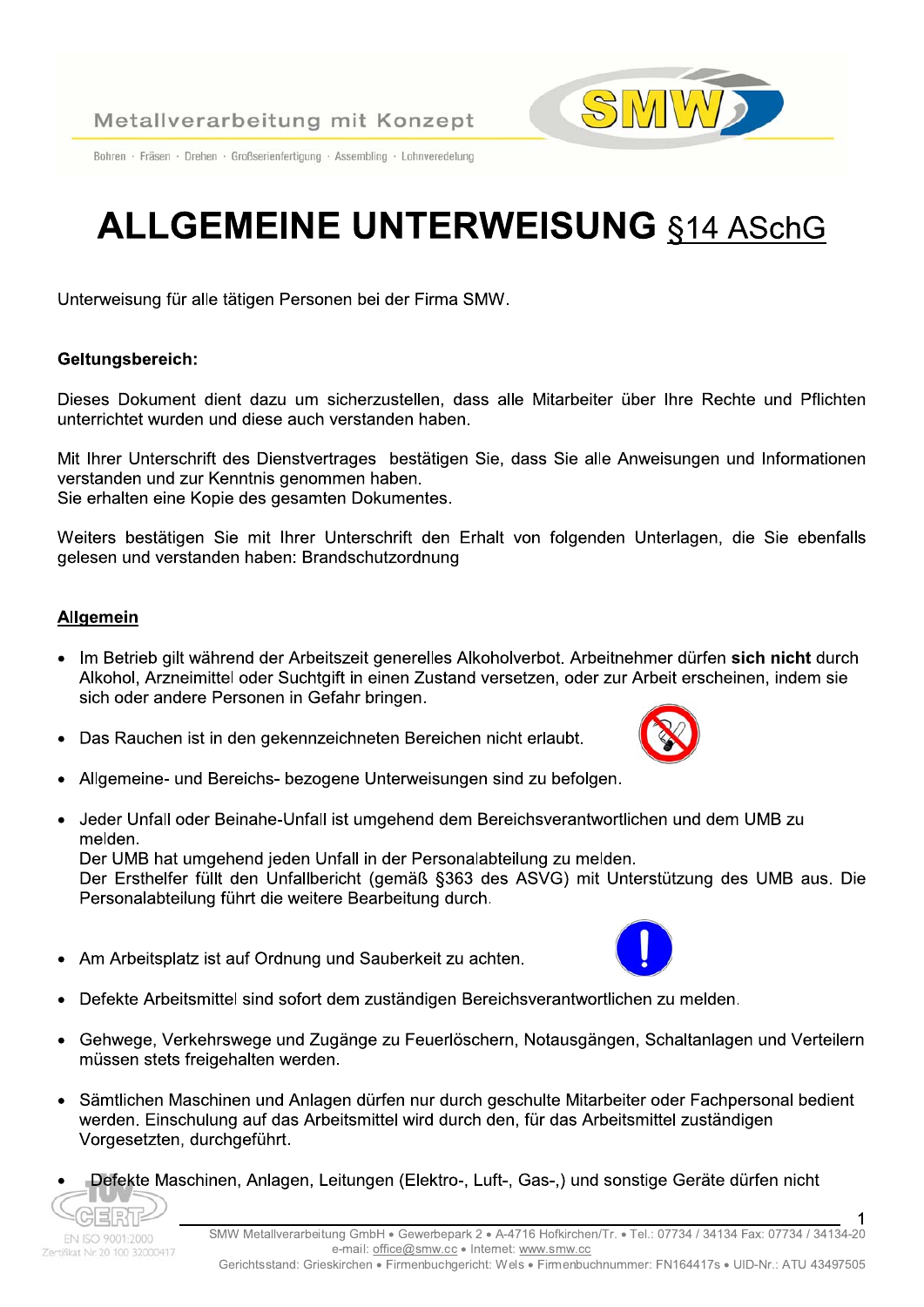

Bohren · Fräsen · Drehen · Großserienfertigung · Assembling · Lohnveredelung

betrieben werden und müssen dem Bereichsverantwortlichen gemeldet werden.

- Am gesamten Betriebsgelände ist auf den innerbetrieblichen Verkehr (Stapler, LKW, etc.) zu achten. Beim Vorbeigehen bzw. -fahren im Bereich von Staplern, welche Lade- oder Transporttätigkeiten durchführen, ist besondere Vorsicht geboten. Ein entsprechender Sicherheitsabstand ist einzuhalten.
- Aushangpflichtige Gesetze sind aufgehängt oder können beim Bereichsverantwortlichen eingefordert werden.
- Sanitäranlagen und Sozialräume sind sauber zu halten.
- Einbruchsversuche und Diebstähle sind dem Bereichsverantwortlichen umgehend zu melden.
- Jeder Arbeitnehmer ist befugt, jede Person am Betriebsgelände anzusprechen und zum Sekretariat zu begleiten.
- Die vom Betrieb verwendeten Arbeitsmittel sind mit entsprechender Sorgfalt zu behandeln. Betriebsmittel dürfen nur mit Genehmigung der Bereichsverantwortlichen verliehen werden.
- Nach Arbeitsschluss sind die Fenster zu schließen, elektrische Anlagen auszuschalten.
- Das Mitfahren auf selbstfahrenden Arbeitsmitteln wie Stapler, Hubwagen, etc... ist zu unterlassen.
- LKW, Stapler und Kräne dürfen nur von befugten Mitarbeitern mit der entsprechenden Ausbildung (Staplerschein, Kranschein) und einer gültigen internen Fahrbewilligung bedient werden. Der Verlust des Führerscheines ist sofort zu melden.
- Leitern dürfen nur bestimmungsgemäß verwendet werden. Stehleitern dürfen nur bis zur 3. Letzten Stufe bestiegen werden. Auf Leitern dürfen nur kurzfristige Arbeiten und nur im Griffbereich gearbeitet werden. Bei rutschigem Boden ist die Leiter entsprechend gegen Wegrutschen zu sichern. Leitern niemals an Ecken oder gegen Glasflächen lehnen.
- Die Sicherheitseinrichtungen an Maschinen und Werkzeugen dürfen weder umgangen, entfernt noch außer Kraft gesetzt bzw. ausgeschaltet werden. Für Wartungs-, Kontroll- und Reinigungsarbeiten sind elektrische Geräte und Maschinen abzuschalten (Sicherheitsschalter, Abschalten der Steuerspannung oder Energiezufuhr). Nicht in laufende Maschinen und Anlagenteile greifen. Schaltschränke sind stets geschlossen zu halten.
- Schutzausrüstungen. Werkzeuge und Geräte sind vor Gebrauch einer kurzen Sichtkontrolle zu unterziehen und dürfen nur verwendet werden, wenn sie in ordnungsgemäßem Zustand sind. Keinesfalls dürfen diese überlastet oder missbräuchlich verwendet werden. Nach Gebrauch sind diese gereinigt an ihre Aufbewahrungsorte zurückzubringen. Aufgetretene Schäden sind dem Bereichsverantwortlichen zu melden
- Lagerung von Maschinenteilen, Ersatzteilen und Arbeitsstoffen nur in den dafür vorgesehenen  $\bullet$ Regalen vorgenommen werden. Die Tragfähigkeit der Regale ist zu beachten. Die Überladung der Regale ist zu vermeiden. Auf richtiges Stapeln/ Lagern achten.
- Anschlag- und Tragemittel wie Gurte, Seile, Ketten, etc... sind mittels Sichtkontrolle vor der Benützung auf Beschädigungen zu überprüfen. Die zulässige Tragekraft der Hebemittel darf nicht überschritten werden. Bei offensichtlichen Mängeln dürfen die Anschlag- und Tragemittel nicht mehr benützt werden. Der unmittelbare Vorgesetzte ist zu verständigen.

 $\overline{2}$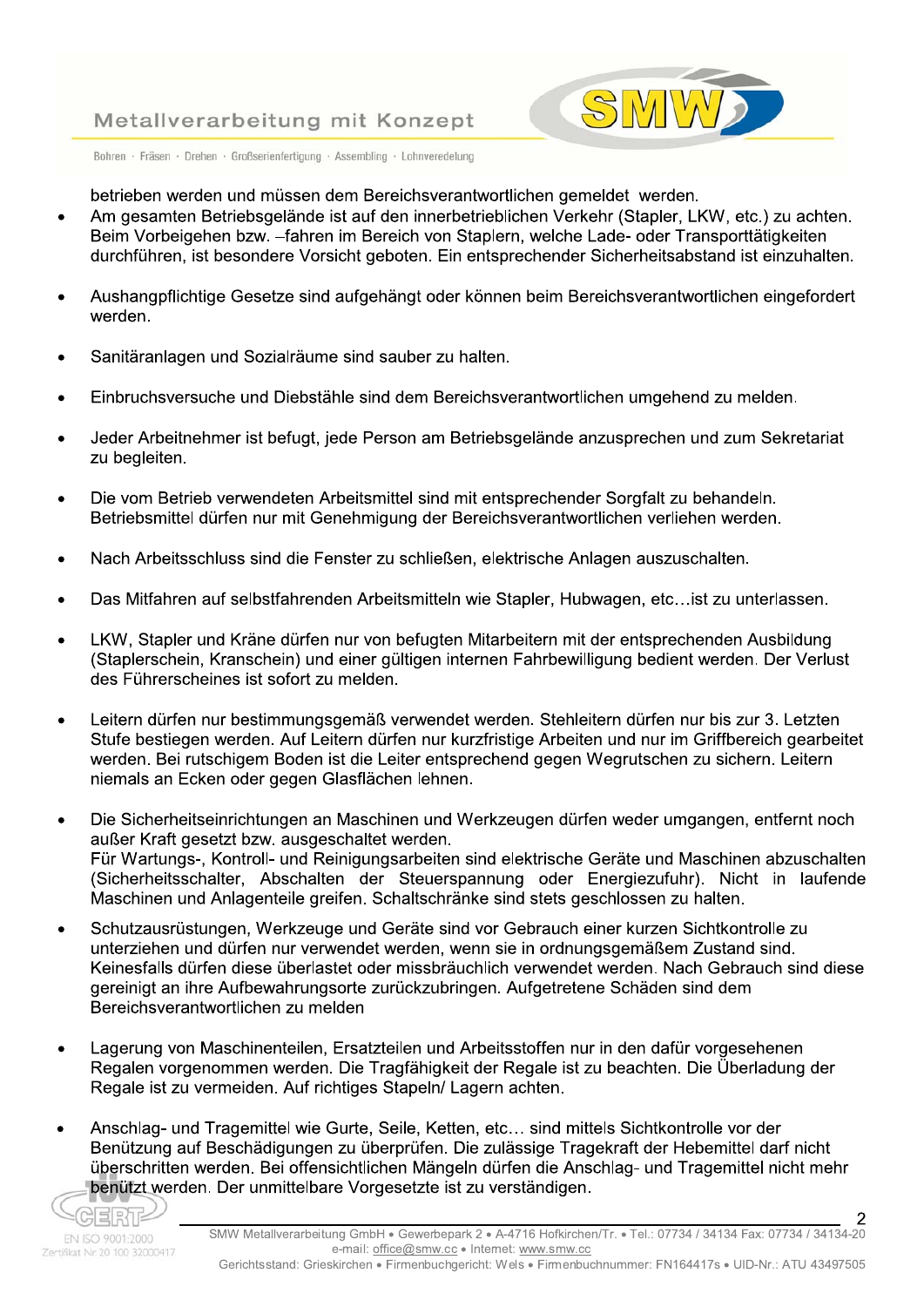

Bohren · Fräsen · Drehen · Großserienfertigung · Assembling · Lohnveredelung

- Die Einnahme von Mahlzeiten (Speisen und Getränken) ist nur in den dafür vorgesehen Bereichen (Sozialbereichen) gestattet, am Arbeitsplatz ist dies verboten.
- Die gebotene Schutzausrüstung (z.B. Arbeits- und Warnkleidung, Sicherheitsgeschirr, Schutzhelm, Schutzbrille, Gehörschutz, etc.) ist gemäß der arbeitsplatzbezogenen Evaluierung und Unterweisung zu tragen.





Das Tragen von Schmuck, Uhren, etc. ist bei Arbeiten in der Produktion VERBOTEN -**VERLETZUNGSGEFAHR.** 

| Arbeitsmediziner               | Frau Dr. Grafl        |
|--------------------------------|-----------------------|
| Sicherheitsfachkraft           | <b>Herr Dornhackl</b> |
| Sicherheitsvertrauensperson    | siehe Aushang         |
| <b>Brandschutzbeauftragter</b> | siehe Aushang         |

#### Einschulung am Arbeitsplatz:

Vom jeweiligen Bereichsverantwortlichen wird die entsprechend Einschulung für den jeweiligen Arbeitsplatz angeordnet. Die Einschulung kann durch den Bereichsverantwortlichen selbst oder einem Vorgesetzten durchgeführt werden.

Die Inbetriebnahme eines Arbeitsmittels ist ohne vorhergehende Einschulung verboten. Diese Einschulung wird anhand der Evaluierung/ Betriebsanweisung des jeweiligen Arbeitsplatzes durchgeführt.

Die Unterweisung wird mit Unterschrift des Unterwiesenen dokumentiert. Ablage wird in el. Form durch den Unterweiser abgelegt und durch diesen in die Q- Matrix eingepflegt.

Zusätzliche Unterweisungsunterlagen siehe: Allgemeines Laufwerk

# Merkblätter der AUVA und aushangpflichtige Gesetze sind an selber Stelle abgespeichert.

Arbeiten außerhalb der betrieblich vereinbarten Gleitzeitregelungen dürfen nur durch Zustimmung des Bereichverantwortlichens durchgeführt werden. Alleinarbeit ist verboten!

## Ihre Einschulung umfasst:

- 
- Brandschutzordnung
- Standorte der "Ersten Löschhilfe" (Feuerlöscher)
- Mutterschutz, Kinder und Jugendschutzbestimmungen (gilt für alle Bediensteten unter dem 18. Lebensjahr).
- Erste Hilfe Koffer (Standort), Ersthelfer
- Beschreibung des allgemeinen Arbeitsablaufes.
- Bedienung der Maschinen.



З

EN ISO 9001-2000 Zertifikat Nr. 20 100 32000417 SMW Metallverarbeitung GmbH · Gewerbepark 2 · A-4716 Hofkirchen/Tr. · Tel.: 07734 / 34134 Fax: 07734 / 34134-20 e-mail: office@smw.cc . Internet: www.smw.cc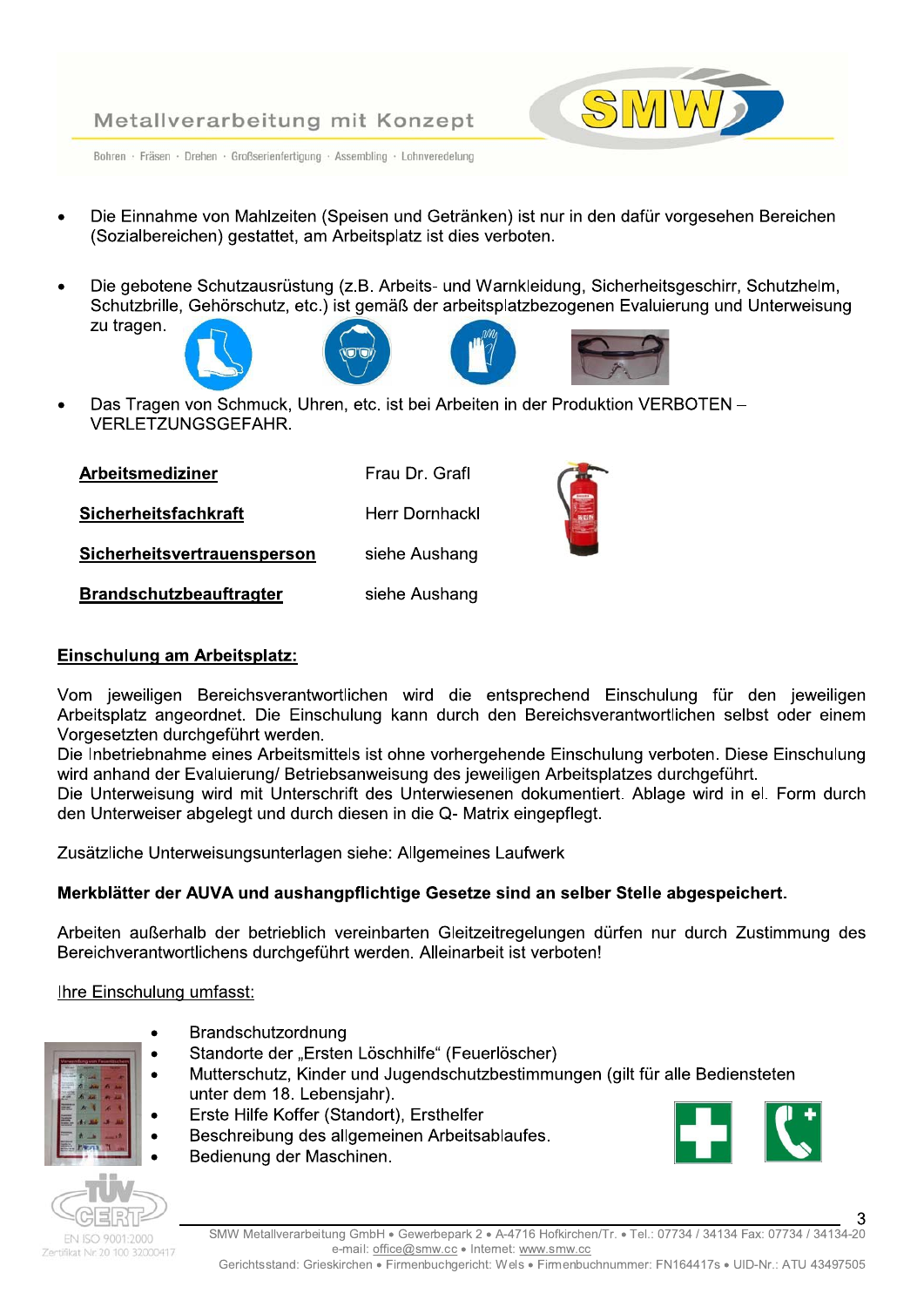

Bohren · Fräsen · Drehen · Großserienfertigung · Assembling · Lohnveredelung

- Welche persönliche Schutzausrüstung wo verwendet werden muss. (Bsp.: Sicherheitsschuhe, Schutzbrillen, Gehörschutz, Schutzgewand, Schutzhandschuhe, ). PSA-Ausgabe durch den Bereichsverantwortlichen.
- Verhalten bei Störungsbehebung, Reparatur, Wartung.
- Verwendung von Arbeitsstoffen Gefahren und Maßnahmen.

Da nur bei Verständnis sämtlicher Arbeitsschritte ein reibungsloser Ablauf gewährleistet werden kann. bitten wir Sie, sich bei Fragen oder Unklarheiten an Ihren Bereichsverantwortlichen zu wenden.

Diese Unterweisung wird im Bedarfsfall wiederholt.

#### **Allgemeines Regelwerk:**



- Schadhafte Werkzeuge sofort austauschen. Schadhafte elektrische Geräte und Kabel sofort vom  $1<sub>1</sub>$ Fachmann reparieren lassen. Defekte Sicherheitsbeleuchtungen sind umgehend zu melden.
- Vor Inbetriebnahme von Anlagen oder Maschinen davon überzeugen, dass sich niemand im  $\overline{2}$ . Gefahrenbereich aufhält und sämtliche Schutzeinrichtungen montiert und funktionsfähig sind.
- 3. Pressluft darf nicht zweckentfremdet verwendet werden, das Abblasen von Kleidungsstücken, Haaren oder andere Arbeitnehmern ist verboten.
- Das Arbeiten in Höhen ist nur mit entsprechenden Hilfsmitteln, wie Hubsteiger, Stapler mit  $\overline{4}$ . Arbeitskorb bzw. mit einer geeigneten Leiter erlaubt, welche von einem 2. Mitarbeiter gesichert wird. Nur Leitern benützen, die in einwandfreiem Zustand sind.
- 5 Bei Reparaturund Reinigungsarbeiten an Maschinen. Hauptschalter ausschalten. Stillstand der Maschine abwarten. Am Schalter Warnschild anbringen. Abgebaute Maschinenteile sichtbar lagern. Sämtliche gespeicherte Energie muss vor der Reparatur abgebaut werden!
- Bei Tätigkeiten mit gefährlichen Arbeitsstoffen ist ausnahmslos die entsprechende persönliche 6. Schutzausrüstung zu verwenden. Weiters sind die Sicherheitshinweise (Sicherheitsdatenblätter) zu beachten. Liegen grundsätzlich im ERP System auf. Bei den gefährlichen Arbeitsstoffen (gemäß ASchG) liegt ein Ausdruck des Sicherheitsdatenblattes beim zuständigen Bereichsverantwortlichen auf.
- Die für gefährliche Arbeiten vorhandenen Betriebs- und Arbeitsanweisungen sind einzuhalten.  $7<sub>1</sub>$
- 8. Heißarbeiten müssen beim zuständigen Brandschutzbeauftragten angemeldet werden!
- Fluchtwege frei halten! 9.





SMW Metallverarbeitung GmbH · Gewerbepark 2 · A-4716 Hofkirchen/Tr. · Tel.: 07734 / 34134 Fax: 07734 / 34134-20 e-mail: office@smw.cc . Internet: www.smw.cc Gerichtsstand: Grieskirchen • Firmenbuchgericht: Wels • Firmenbuchnummer: FN164417s • UID-Nr.: ATU 43497505